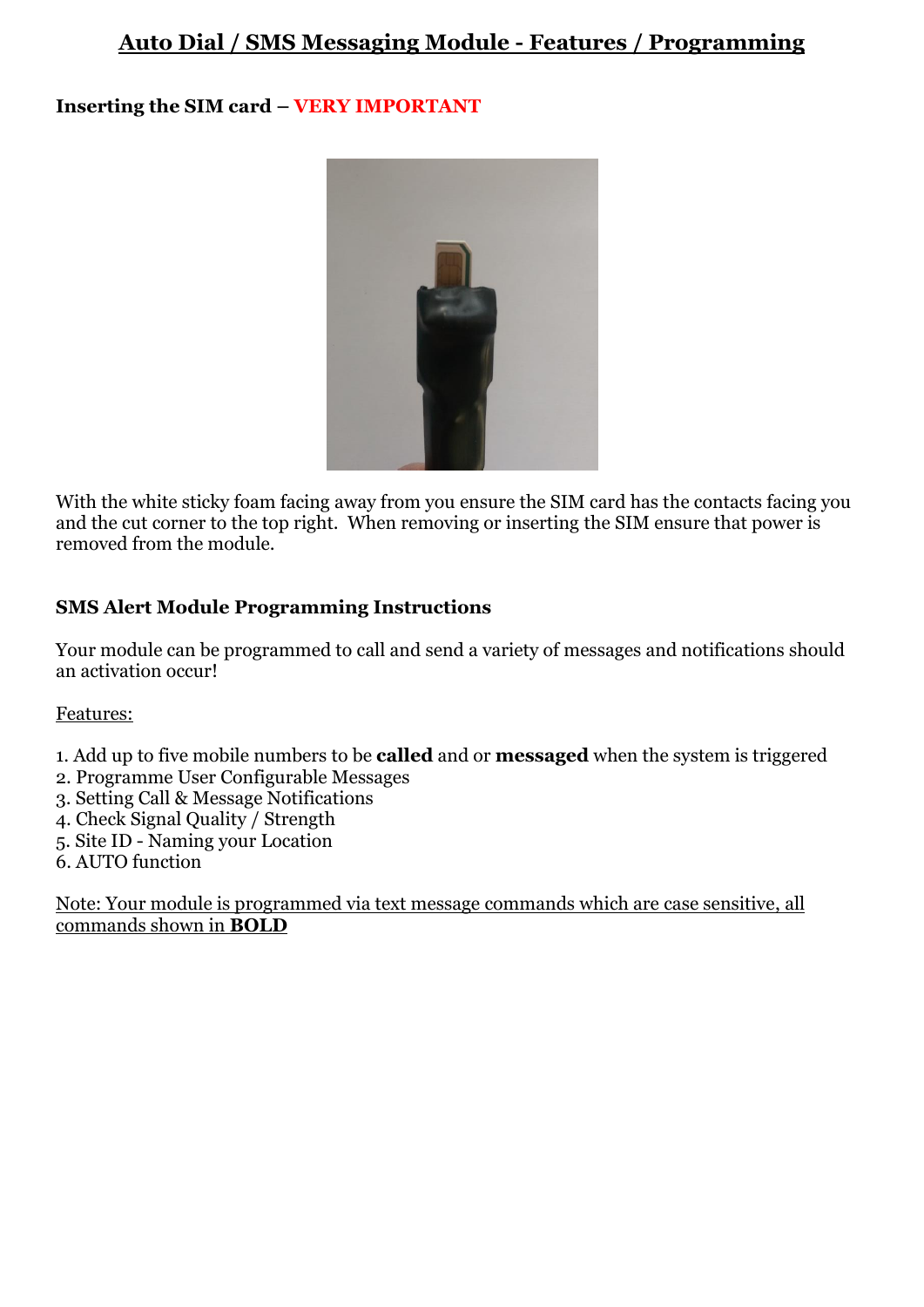#### **1. Adding Mobile Numbers 1 to 5**

**Enter Mobile Number - Leave no Spaces!**

To add a mobile number send the command  $\text{SMSx=07}$  \_\_\_\_\_\_\_\_ Were x is the number  $1 - 5$ 

Confirmation SMS message to originator as follows: "ACK SMSx=07\*\*\*\*\*\*\*\*\*" Were **x** is the number 1 to 5.

To check the numbers programmed in the module from SMS1 to SMS5;

Send the command **Status** 

You will receive conformation of numbers programmed.

Confirmation SMS to originator as follows (example only: "SMS1=07\*\*\*\*\*\*\*\*\*\*\*  $\text{SMS2}=0.7*************$ 

SMS3=01924\*\*\*\*\*\*\*  $SMS4=$  $SMS<sub>5</sub>$ =

To Delete an incorrect or obsolete number;

Send the command **SMSx=** 

Were **x** is the number 1 to 5.

Confirmation SMS to originator as follows: " $ACK$  SMS $x=$ "

Note: Numbers can also be overwritten directly with a new number if required!

## **2. Programme User Configurable Messages**

There are 3 messages that can be set to notify you if your alarm is 'activated / Set or Unset'. To list the current messages send the command **Message**

From new, the device will return the following SMS to the originator;

 "MSG1= yyyyyyyyyyyyy MSG2=yyyyyyyyyyyyy MSG3=yyyyyyyyyyyyy MSG4=yyyyyyyyyyyyy

If you do NOT want a particular message for that trigger eg Alarm Set or Alarm Unset, then send the command **MSGx=NO** for the relevant message location. x= numbers 1 to 4